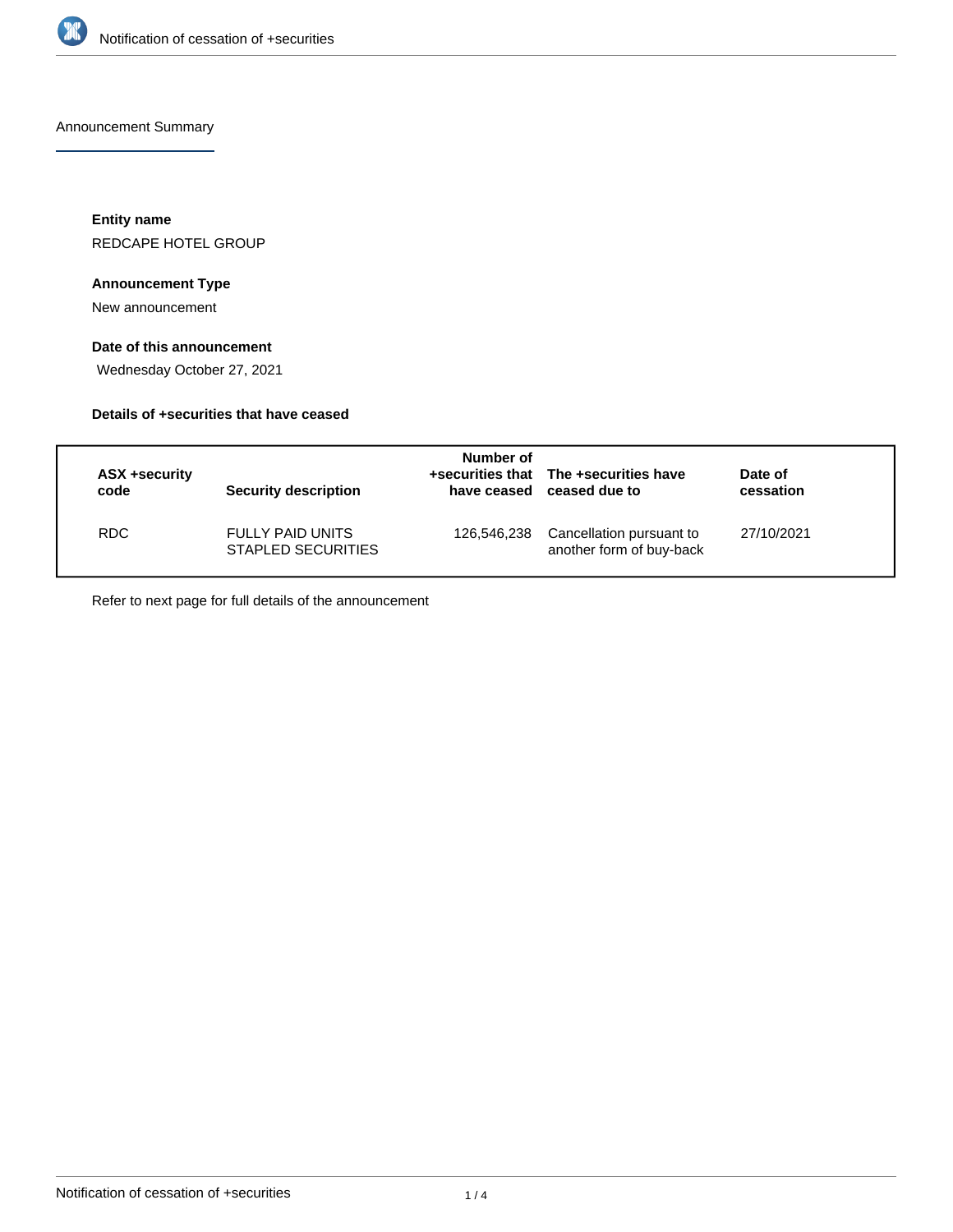

Part 1 - Announcement Details

#### **1.1 Name of +Entity**

REDCAPE HOTEL GROUP

We (the entity named above) provide the following information about our issued capital.

**1.2 Registered Number Type** ARSN

**Registration Number** 629354614

**1.3 ASX issuer code** RDC

# **1.4 The announcement is**

New announcement

## **1.5 Date of this announcement**

27/10/2021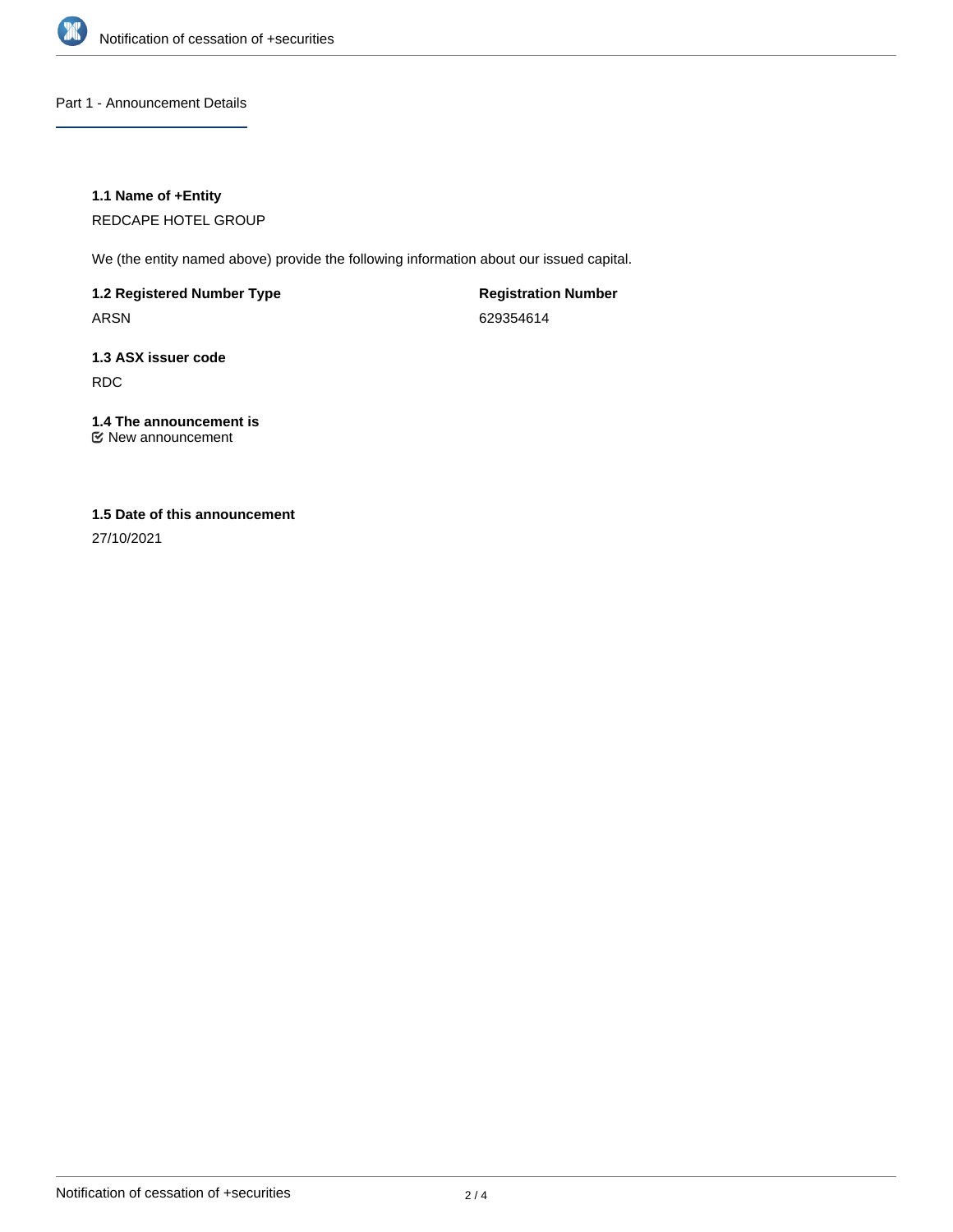

## Part 2 - Details of +equity securities or +debt securities that have ceased

| <b>ASX +Security Code and Description</b><br>RDC: FULLY PAID UNITS STAPLED SECURITIES     |                                                                           |  |  |  |  |
|-------------------------------------------------------------------------------------------|---------------------------------------------------------------------------|--|--|--|--|
| Quoted +equity securities or +debt securities that have ceased                            |                                                                           |  |  |  |  |
| Number of securities that have ceased<br>126,546,238                                      |                                                                           |  |  |  |  |
| <b>Reason for cessation</b><br>Cancellation pursuant to another form of buy-back          |                                                                           |  |  |  |  |
| Date of cessation<br>27/10/2021                                                           | Is the entity paying any consideration for the cessation?<br>$\alpha$ Yes |  |  |  |  |
| In what currency is the consideration<br>being paid?                                      |                                                                           |  |  |  |  |
| AUD - Australian Dollar                                                                   |                                                                           |  |  |  |  |
| Total consideration paid or payable<br>for the securities<br>AUD 145,528,173.700000000000 |                                                                           |  |  |  |  |

**Any other information the entity wishes to notify to ASX about the cessation?**